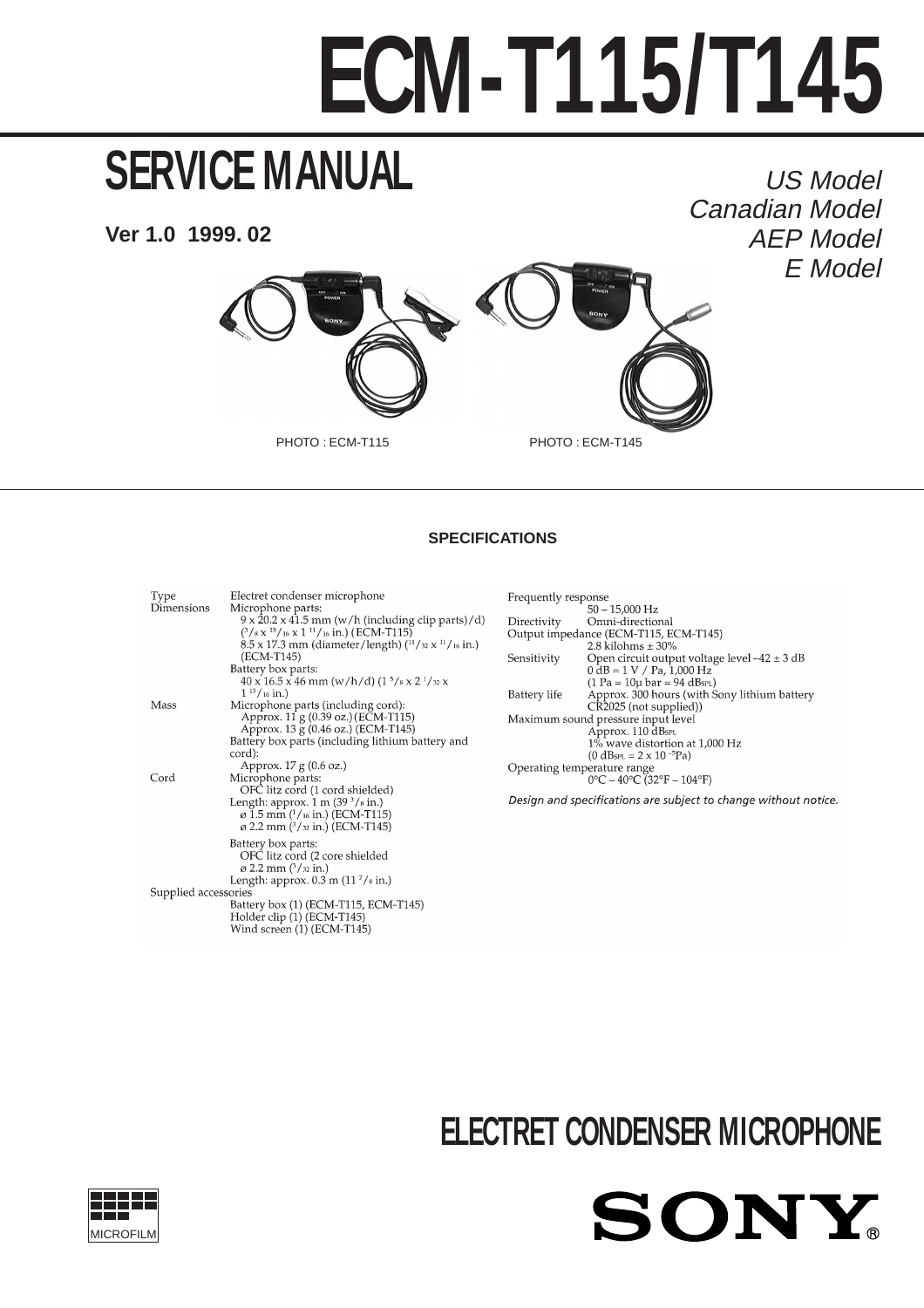#### **SERVICE NOTE**

#### **Notes on Chip Component Replacement**

• Never reuse a disconnected chip component.

• Notice that the minus side of a tantalum capacitor may be damaged by heat

#### **CAUTION**

Danger of explosion if battery is incorrectly replaced. Replace only with the same or equivalent type recommended by the manufacturer. Discard used batteries according to the manufacturer's instructions.

#### **ADVARSEL!**

Lithiumbatteri - Eksplosionsfare ved fejlagtig håndtering. Udskiftning må kun ske med batteri af samme fabrikat og type. Lever det brugte batteri tilbage til leverandøren.

#### **ADVARSEL**

Eksplosjonsfare ved feilaktig skifte av batteri. Benytt samme batteritype eller en tilsvarende type anbefalt av apparatfabrikanten. Brukte batterier kasseres i henhold til fabrikantens instruksjoner.

#### **VARNING**

Explosionsfara vid felaktigt batteribyte. Använd samma batterityp eller en ekvivalent typ som rekommenderas av apparattillverkaren. Kassera använt batteri enligt fabrikantens instruktion.

#### **VAROITUS**

Paristo voi räjähtää, jos se on virheellisesti asennettu. Vaihda paristo ainoastaan laitevalmistajan suosittelemaan tyyppiin. Hävitä käytetty paristo valmistajan ohjeiden mukaisesti.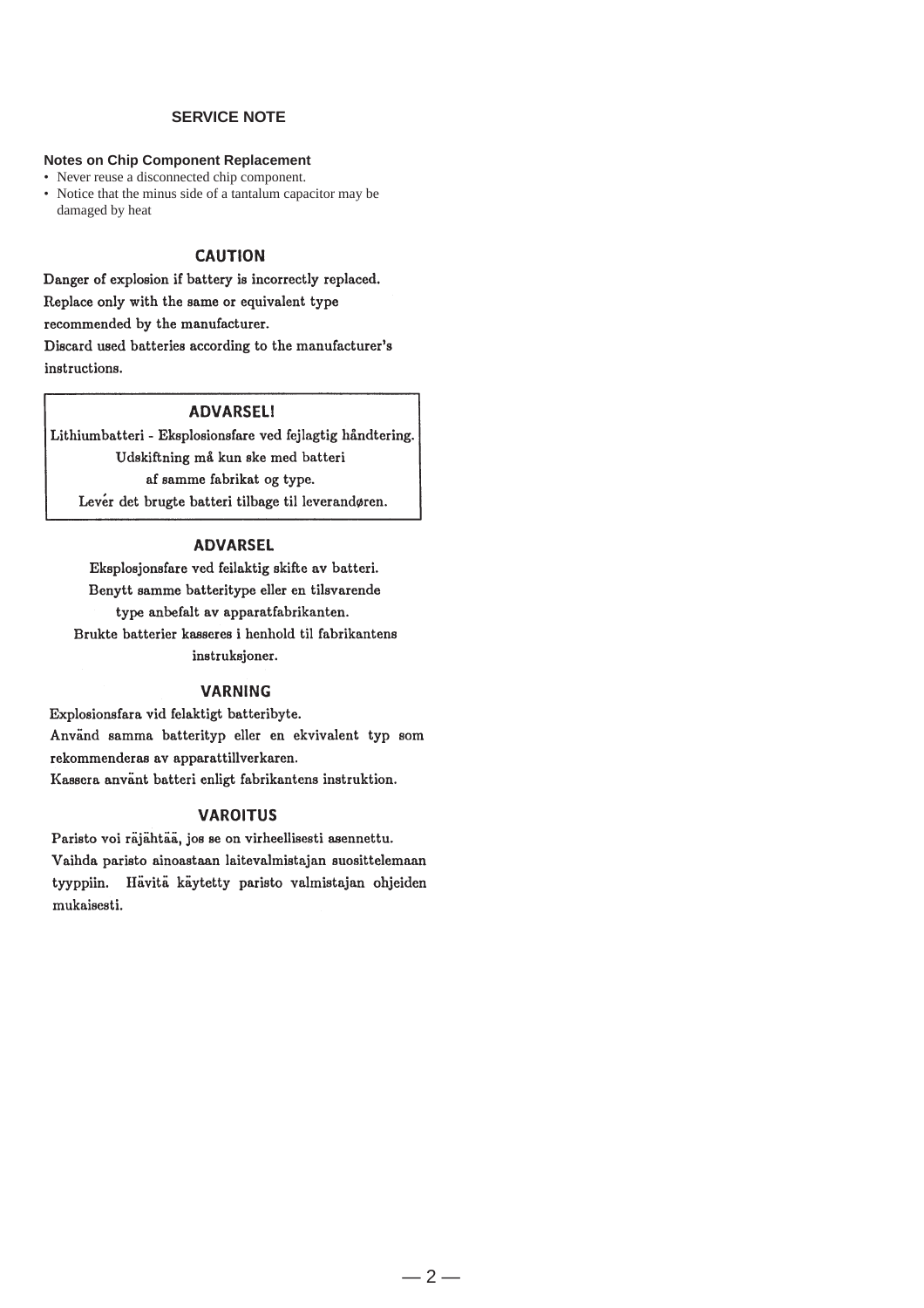## **SECTION 1 GENERAL**



# **Parts Identification**

#### [1] POWER switch

#### 2 Battery check indicator

When you turn the power on, the battery check indicator<br>lights up momentarily. This is normal. The light tells you that the battery still has life. When the battery becomes weak, the indicator lights dimly or does not light at all.

#### 3 L-shaped monaural miniplug (gold plated)

4 Battery box

(Supplied only to ECM-T115/T145)

You can clip the battery box to your tie, lapel or pocket.

#### 5 Wind screen (Supplied only to ECM-T145)

Attach to reduce hollow noise caused by the direct exposure to direct wind or breath.

- 6 Microphone jack
- 7 L-shaped monaural miniplug (gold plated)
- 8 Battery compartment

#### 9 Holder clip

- (Supplied only to ECM-T145)<br>
(A) Interlock the projection of the holder to the groove on the microphone.
- 10 Microphone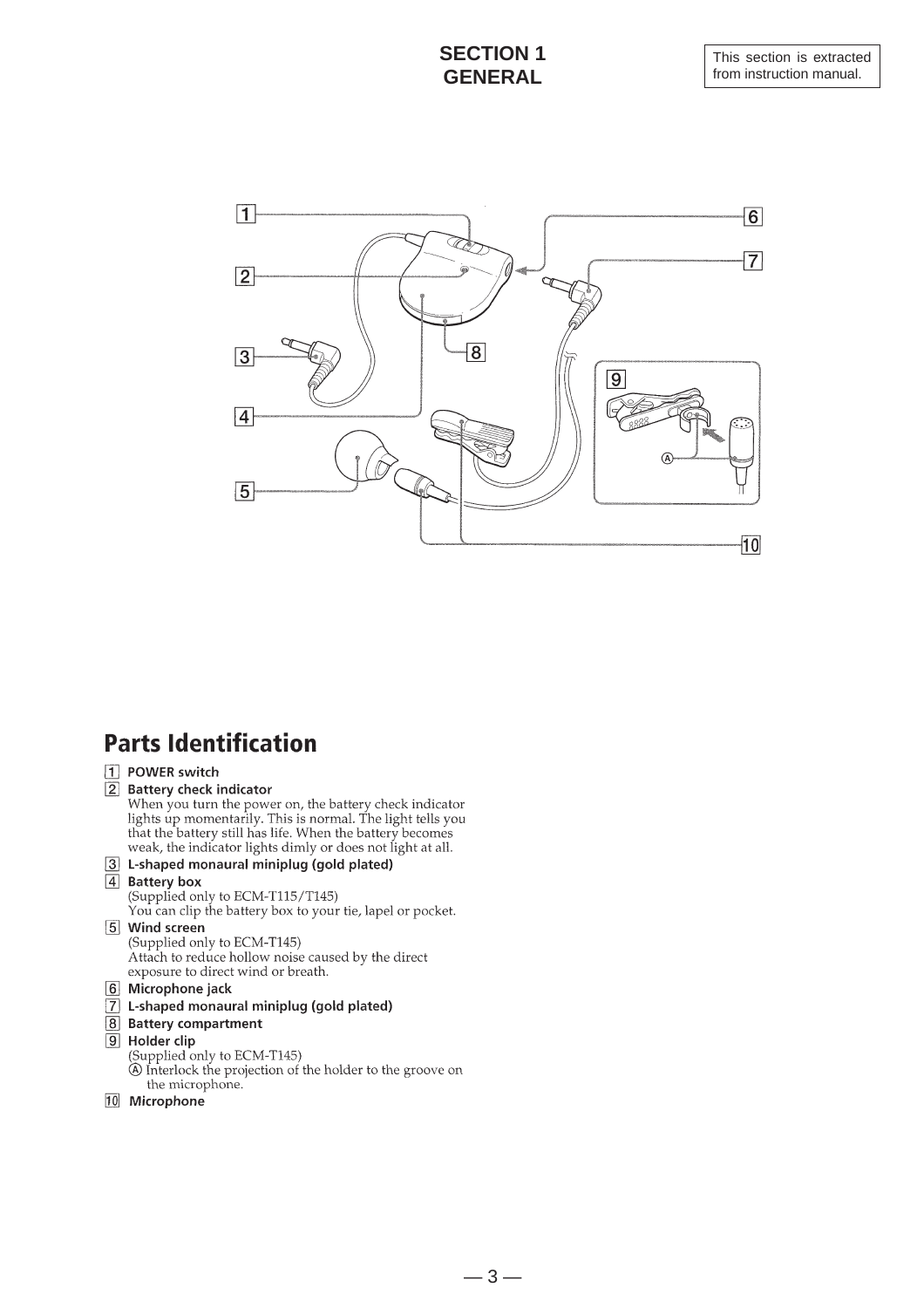**ECM-T115/T145**

**SECTION 2 DIAGRAMS**

**2-1. SCHEMATIC DIAGRAM**



#### **Note on Schematic Diagram:**

- All capacitors are in µF unless otherwise noted. pF: µµF 50 WV or less are not indicated except for electrolytics and tantalums.
- All resistors are in  $\Omega$  and  $1/4$  W or less unless otherwise specified.
- % : indicates tolerance.
- **Comparent** : panel designation.
- Signal path.<br> $\Rightarrow$  : MIC
- $\cdot$ : MIC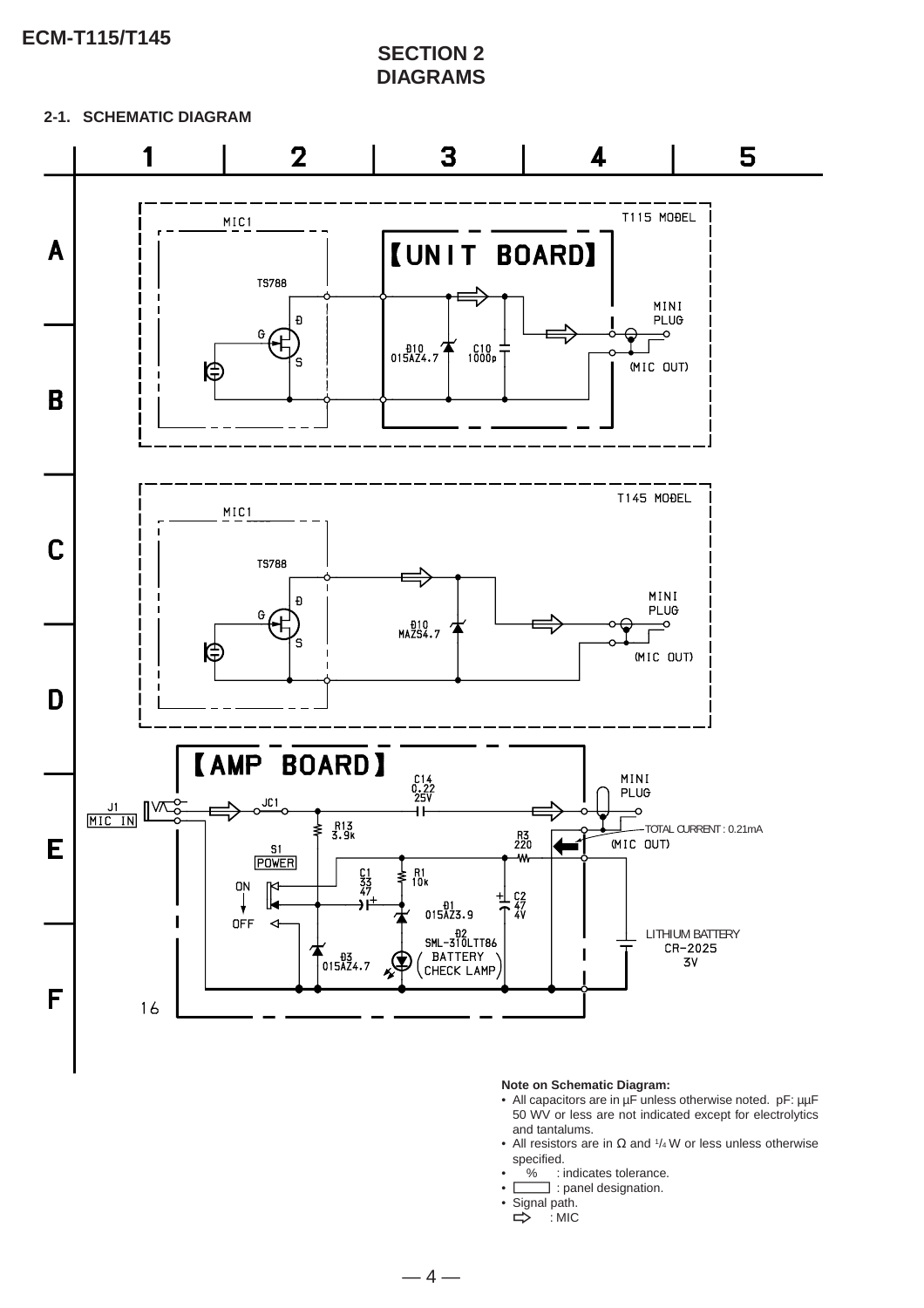#### **2-2. PRINTED WIRING BOARD**



 $-5-$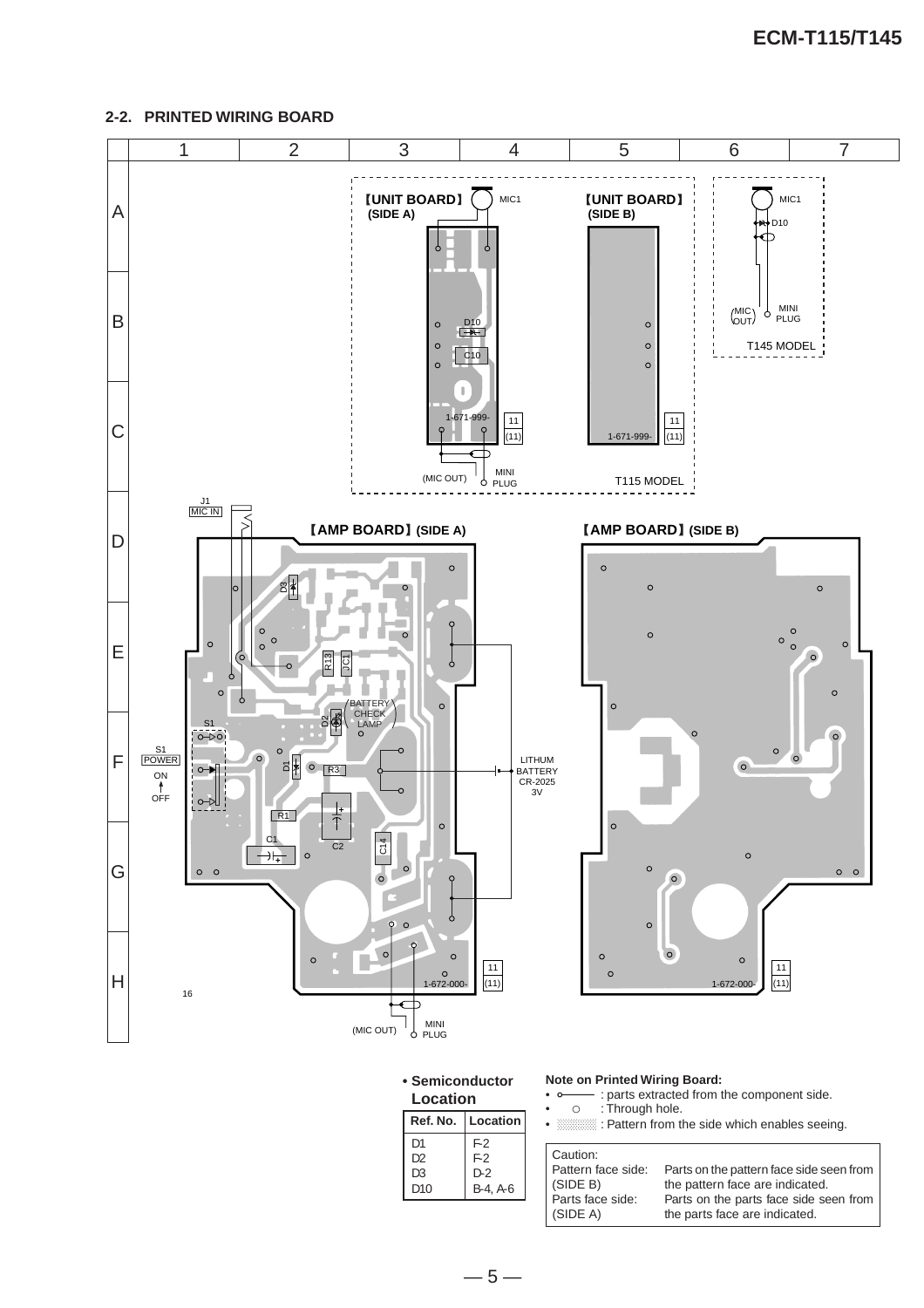# **SECTION 3 EXPLODED VIEWS**

#### NOTE:

- -XX, -X mean standardized parts, so they may have some differences from the original one.
- Items marked "\*" are not stocked since they are seldom required for routine service. Some delay should be anticipated when ordering these items.

#### **3-1. BATTERY BOX SECTION**

• The mechanical parts with no reference number in the exploded views are not supplied.



| Ref. No. | Part No.             | Description                             | Remarks | Ref. No. | Part No. | Description                                          | Remarks |
|----------|----------------------|-----------------------------------------|---------|----------|----------|------------------------------------------------------|---------|
|          |                      | 1-790-104-11 CORD, MICROPHONE (1 CORE)  |         | 8        |          | 2-545-590-01 TERMINAL, MINUS                         |         |
|          | 2-545-592-01 BUSHING |                                         |         | 9        |          | 2-545-599-01 SHEET, BLIND                            |         |
|          |                      | 2-545-593-01 SHEET, SHIELD              |         | 10       |          | 2-545-586-01 CASE (LOWER), BATTERY                   |         |
| 4        |                      | X-2542-165-1 CASE (UPPER) ASSY, BATTERY |         | 11       |          | 2-545-587-01 HOLDER, BATTERY                         |         |
| 5        |                      | 2-545-588-01 KNOB, SWITCH               |         | 12       |          | 2-545-601-01 LABEL, MODEL NUMBER (T115)              |         |
| $*6$     |                      | A-4542-561-A AMP BOARD, COMPLETE        |         | 12       |          | 2-545-606-01 LABEL, MODEL NUMBER (T145)              |         |
|          |                      | 2-545-589-01 TERMINAL, PLUS             |         | #1       |          | 7-685-103-19 $SCREW + P$ $2 \times 5$ TYPE2 NON-SLIT |         |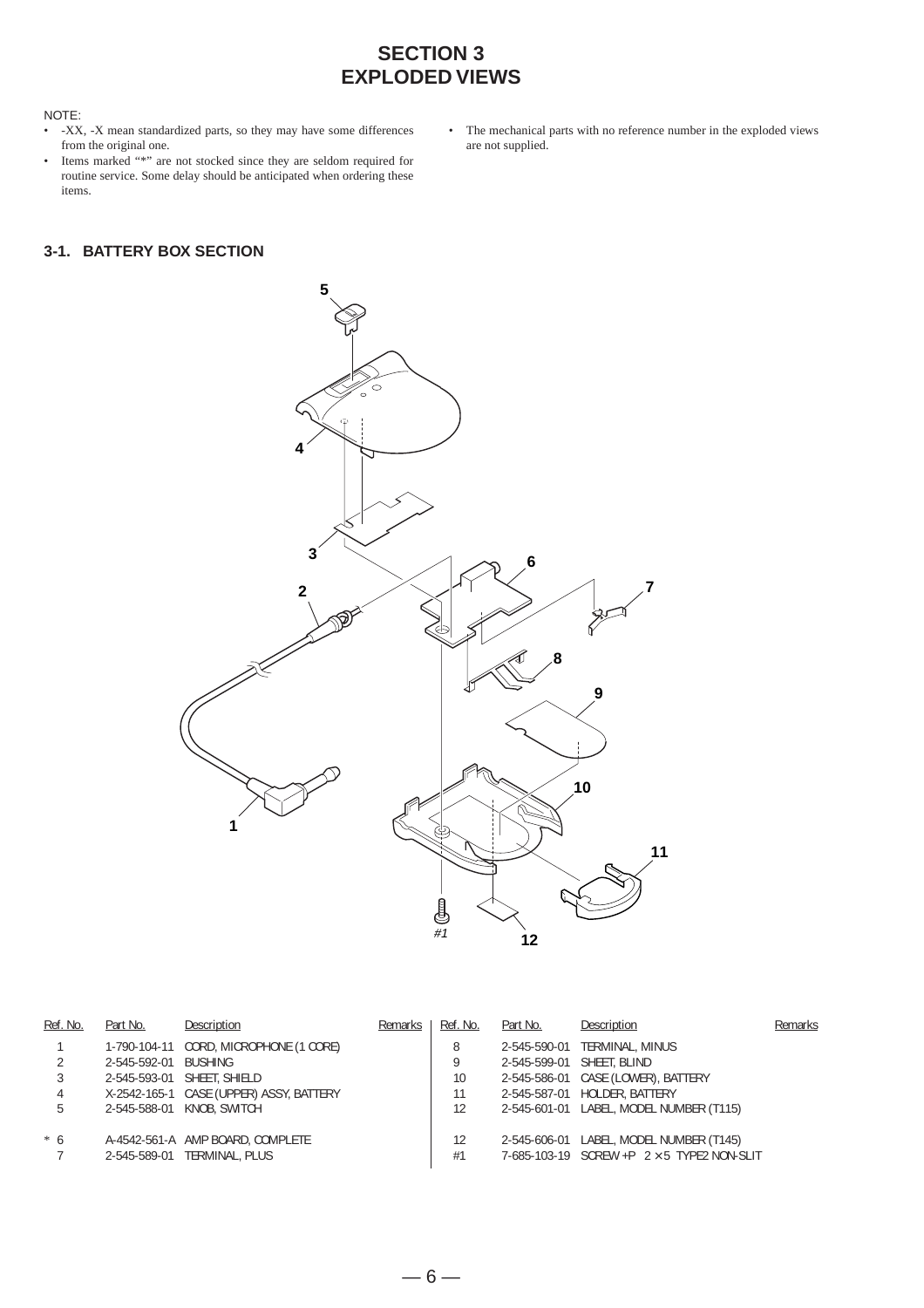## **3-2. MIC SECTION (T115 MODEL)**



| Ref. No. | Part No.               | Description                            | Remarks | Ref. No.         | Part No.                | Description                                  | Remarks |
|----------|------------------------|----------------------------------------|---------|------------------|-------------------------|----------------------------------------------|---------|
| 51       |                        | 1-790-102-11 CORD, MICROPHONE (1 CORE) |         | 56               | 2-543-437-01 REGISTER   |                                              |         |
| 52       | X-2542-079-1 CLIP ASSY |                                        |         | 57               |                         | 3-309-597-31 SCREW (1.4), TAPPING, PRECISION |         |
| 53       |                        | 3-704-197-72 SCREW (M1.4X4.5), LOCKING |         | 58               |                         | 2-545-583-01 COVER, MICROPHONE               |         |
| 54       |                        | 2-545-584-01 BASE, MICROPHONE          |         | $* 59$           | 1-671-999-11 UNIT BOARD |                                              |         |
| $* 55$   | 4-916-272-01 SPACER    |                                        |         | MIC <sub>1</sub> |                         | 8-814-294-00 MICROPHONE CAPSULE C-1053       |         |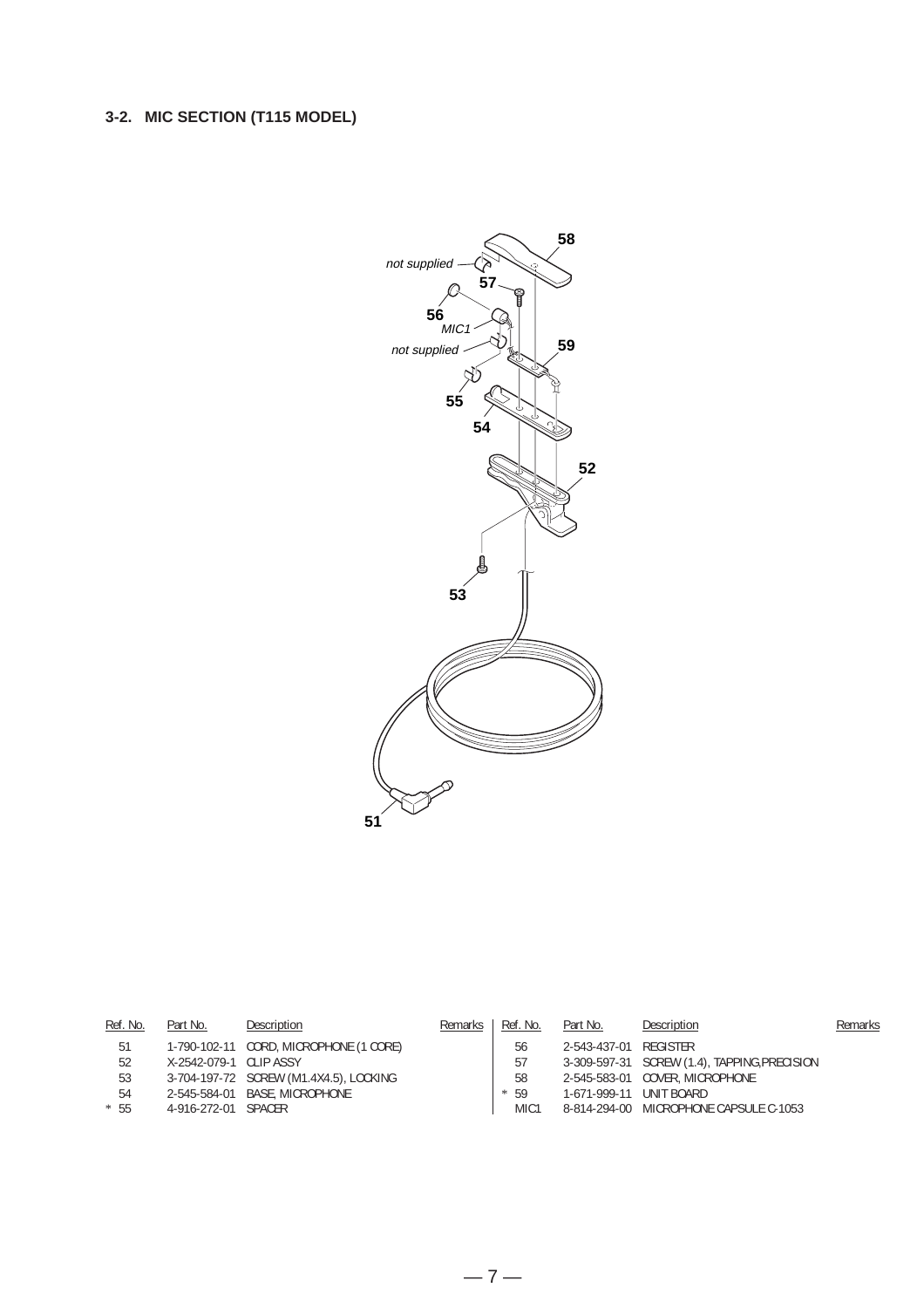

| Ref. No.   | Part No.                | Description                                  | Remarks | Ref. No.                            | Part No.             | Description                                                                | Remarks |
|------------|-------------------------|----------------------------------------------|---------|-------------------------------------|----------------------|----------------------------------------------------------------------------|---------|
| 101        |                         | A-4540-185-A CLIP ASSY, HOLDER               |         | 108                                 | 2-545-596-01 SPACER  |                                                                            |         |
| 102        | X-2542-079-1 CLIP ASSY  |                                              |         | 109                                 | 2-536-803-01 STOPPER |                                                                            |         |
| 103        |                         | 3-704-197-12 SCREW (M1.4X2.0), LOCKING       |         | 110                                 | 2-545-592-01         | BUSHING                                                                    |         |
| 104        |                         | 3-309-597-51 SCREW (1.4), TAPPING, PRECISION |         | 111                                 |                      | 2-545-591-01 CASE, BUSHING                                                 |         |
| 105        |                         | X-2542-166-1 SCREEN ASSY, WINDOW             |         | 112                                 |                      | 1-790-103-11 CORD, MICROPHONE (1 CORE)                                     |         |
| 106<br>107 | 2-545-595-01 NET, INNER | 2-545-564-01 CASE, MICROPHONE                |         | D <sub>10</sub><br>MIC <sub>1</sub> |                      | 8-719-056-29 DIODE 015AZ4.7-TPL3<br>8-814-294-00 MICROPHONE CAPSULE C-1053 |         |
|            |                         |                                              |         |                                     |                      |                                                                            |         |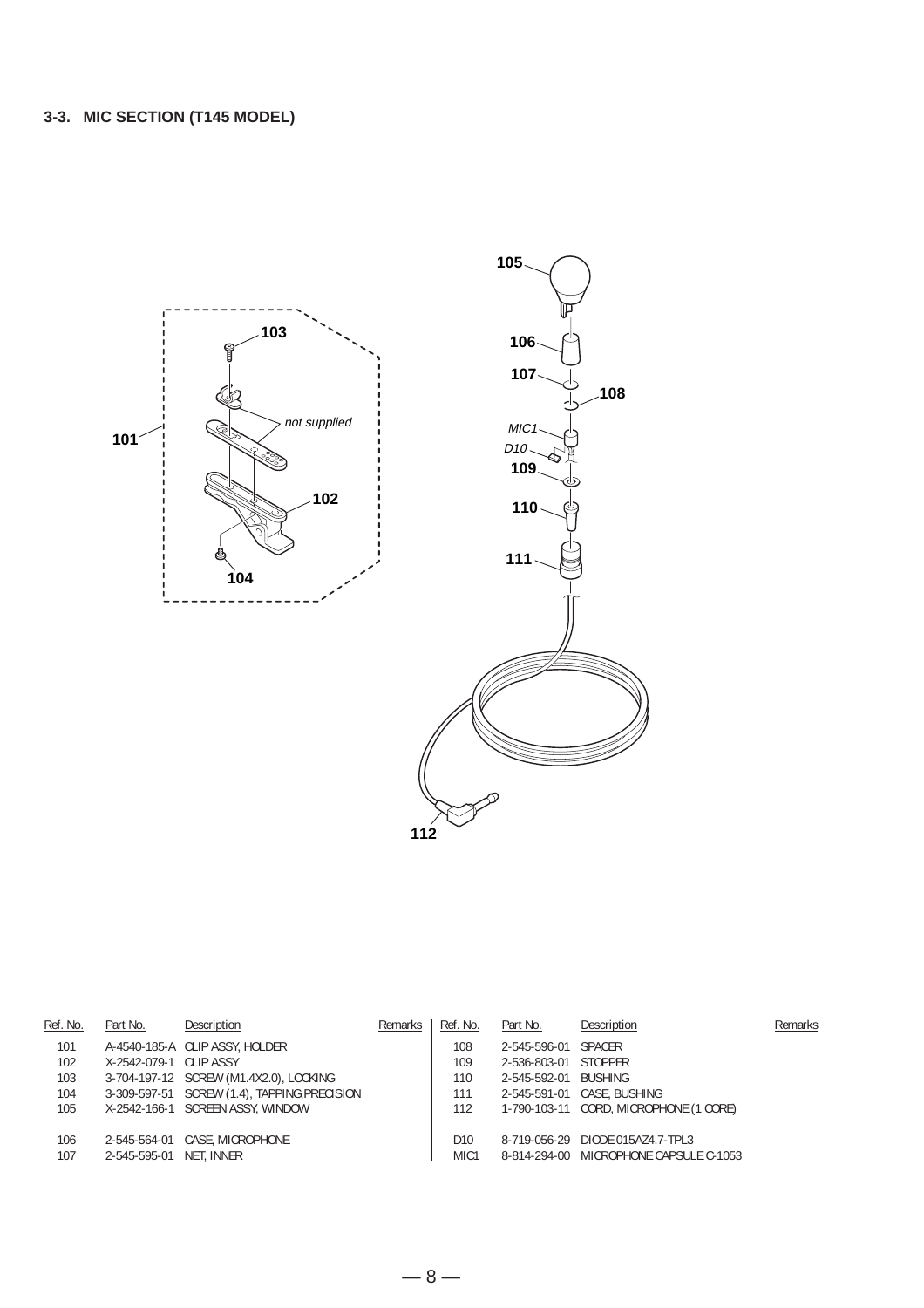# **SECTION 4 ELECTRICAL PARTS LIST**



| NOTE:<br>Due to standardization, replacements in the<br>$\bullet$<br>parts list may be different from the parts<br>specified in the diagrams or the components<br>used on the set.<br>-XX, -X mean standardized parts, so they<br>may have some difference from the original<br>one.<br>Items marked "*" are not stocked since they<br>$\bullet$<br>are seldom required for routine service.<br>Some delay should be anticipated when<br>ordering these items. |                                    |                                     | $\bullet$<br>$\bullet$ | <b>CAPACITORS:</b><br>$uF: \mu F$<br><b>RESISTORS</b><br>All resistors are in ohms.<br>METAL: metal-film resistor<br>METAL OXIDE: Metal Oxide-film resistor<br>F: nonflammable<br><b>COILS</b><br>uH: µH |                      |              |                                     | <b>SEMICONDUCTORS</b><br>In each case, $u: \mu$ , for example:<br>uA: μA, uPA, μPA,<br>uPB, uPB, uPC, uPC,<br>$uPD$ , $\mu PD$<br>When indicating parts by reference number,<br>please include the board name. |                                                                                                   |
|----------------------------------------------------------------------------------------------------------------------------------------------------------------------------------------------------------------------------------------------------------------------------------------------------------------------------------------------------------------------------------------------------------------------------------------------------------------|------------------------------------|-------------------------------------|------------------------|----------------------------------------------------------------------------------------------------------------------------------------------------------------------------------------------------------|----------------------|--------------|-------------------------------------|----------------------------------------------------------------------------------------------------------------------------------------------------------------------------------------------------------------|---------------------------------------------------------------------------------------------------|
| Ref. No.                                                                                                                                                                                                                                                                                                                                                                                                                                                       | Part No.                           | Description                         |                        |                                                                                                                                                                                                          |                      | Remarks      | Ref. No.                            | Part No.                                                                                                                                                                                                       | Description<br>Remarks                                                                            |
|                                                                                                                                                                                                                                                                                                                                                                                                                                                                | A-4542-561-A AMP BOARD, COMPLETE   | ********************                |                        |                                                                                                                                                                                                          |                      |              | $\frac{d\mathbf{r}}{dt}$            | 1-671-999-11                                                                                                                                                                                                   | UNIT BOARD (T115)<br>**********                                                                   |
|                                                                                                                                                                                                                                                                                                                                                                                                                                                                |                                    | $<$ CAPACITOR $>$                   |                        |                                                                                                                                                                                                          |                      |              |                                     |                                                                                                                                                                                                                | $<$ CAPACITOR $>$                                                                                 |
| C <sub>1</sub>                                                                                                                                                                                                                                                                                                                                                                                                                                                 | 1-119-749-11                       | TANTAL. CHIP                        |                        | 33uF                                                                                                                                                                                                     | 20%                  | 4V           | C10                                 | 1-163-009-11                                                                                                                                                                                                   | CERAMIC CHIP 0.001uF<br>10%<br>50V (T115)                                                         |
| C <sub>2</sub><br>C14                                                                                                                                                                                                                                                                                                                                                                                                                                          | 1-104-908-11<br>1-164-222-11       | TANTAL. CHIP<br><b>CERAMIC CHIP</b> |                        | 47uF<br>$0.22$ uF                                                                                                                                                                                        | 20%                  | 4V<br>25V    |                                     |                                                                                                                                                                                                                | $<$ DIODE $>$                                                                                     |
|                                                                                                                                                                                                                                                                                                                                                                                                                                                                |                                    | $<$ DIODE $>$                       |                        |                                                                                                                                                                                                          |                      |              | D <sub>10</sub>                     | 8-719-056-29 DIODE                                                                                                                                                                                             | 015AZ4.7-TPL3 (T115)                                                                              |
| D <sub>1</sub><br>D <sub>2</sub>                                                                                                                                                                                                                                                                                                                                                                                                                               | 8-719-072-95<br>8-719-064-07       | <b>DIODE</b><br>LED                 |                        | 015AZ3.9-X-TPL3<br>SML-310LTT86                                                                                                                                                                          | (BATTERY CHECK LAMP) |              |                                     |                                                                                                                                                                                                                | MISCELLANEOUS<br>***************                                                                  |
| D <sub>3</sub>                                                                                                                                                                                                                                                                                                                                                                                                                                                 | 8-719-056-29                       | DIODE                               |                        | 015AZ4.7-TPL3                                                                                                                                                                                            |                      |              |                                     |                                                                                                                                                                                                                |                                                                                                   |
|                                                                                                                                                                                                                                                                                                                                                                                                                                                                |                                    | $<$ JACK $>$                        |                        |                                                                                                                                                                                                          |                      |              | 1<br>51<br>112                      | 1-790-104-11<br>1-790-102-11<br>1-790-103-11                                                                                                                                                                   | CORD, MICROPHONE (1 CORE)<br>CORD, MICROPHONE (1 CORE) (T115)<br>CORD, MICROPHONE (1 CORE) (T145) |
| J1                                                                                                                                                                                                                                                                                                                                                                                                                                                             | 1-764-624-51                       | JACK(MIC IN)                        |                        |                                                                                                                                                                                                          |                      |              | D <sub>10</sub><br>MIC <sub>1</sub> | 8-719-056-29                                                                                                                                                                                                   | DIODE 015AZ4.7-TPL3 (T145)<br>8-814-294-00 MICROPHONE CAPSULE C-1053                              |
|                                                                                                                                                                                                                                                                                                                                                                                                                                                                |                                    | $<$ RESISTOR $>$                    |                        |                                                                                                                                                                                                          |                      |              |                                     |                                                                                                                                                                                                                |                                                                                                   |
| JC1                                                                                                                                                                                                                                                                                                                                                                                                                                                            | 1-216-864-11                       | METAL CHIP                          |                        | $\Omega$                                                                                                                                                                                                 | 5%                   | 1/16W        |                                     |                                                                                                                                                                                                                | ACCESSORIES & PACKING MATERIALS<br>********************************                               |
|                                                                                                                                                                                                                                                                                                                                                                                                                                                                |                                    | $<$ RESISTOR $>$                    |                        |                                                                                                                                                                                                          |                      |              |                                     |                                                                                                                                                                                                                | 3-865-088-11 MANUAL, INSTRUCTION                                                                  |
| R1                                                                                                                                                                                                                                                                                                                                                                                                                                                             | 1-216-833-11                       | METAL CHIP                          |                        | 10K                                                                                                                                                                                                      | 5%                   | 1/16W        |                                     |                                                                                                                                                                                                                | (ENGLISH, FRENCH, GERMAN, SPANISH, DUTCH,                                                         |
| R <sub>3</sub>                                                                                                                                                                                                                                                                                                                                                                                                                                                 | 1-216-813-11                       | <b>METAL CHIP</b>                   |                        | 220                                                                                                                                                                                                      | 5%                   | <b>1/16W</b> |                                     |                                                                                                                                                                                                                | SWEDISH, ITALIAN, PORTUGAL)                                                                       |
| <b>R13</b>                                                                                                                                                                                                                                                                                                                                                                                                                                                     | 1-216-828-11                       | <b>METAL CHIP</b>                   |                        | 3.9K                                                                                                                                                                                                     | 5%                   | 1/16W        |                                     |                                                                                                                                                                                                                |                                                                                                   |
|                                                                                                                                                                                                                                                                                                                                                                                                                                                                |                                    | < SWITCH >                          |                        |                                                                                                                                                                                                          |                      |              |                                     |                                                                                                                                                                                                                |                                                                                                   |
| S1                                                                                                                                                                                                                                                                                                                                                                                                                                                             | 1-692-397-21 SWITCH, SLIDE (POWER) |                                     |                        |                                                                                                                                                                                                          |                      |              |                                     |                                                                                                                                                                                                                |                                                                                                   |